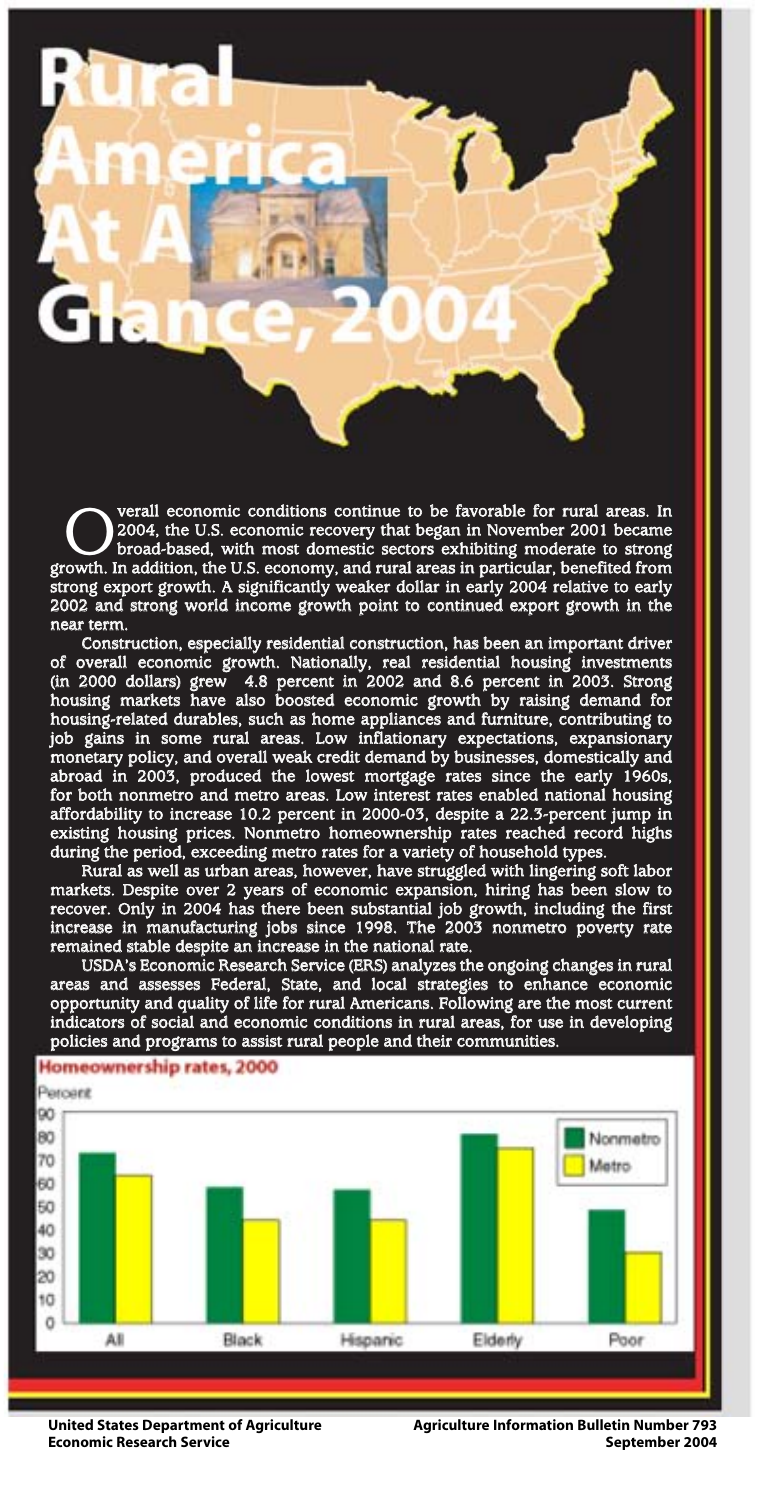

# **Rural Homeownership at a Record High**

While low mortgage rates have promoted record-high rates of homeownership, many rural residents struggle with inadequate housing.

- The homeownership rate for nonmetro households continues to hit record highs, reaching 77 percent in July 2004, well above the 67-percent rate for metro areas but only 1 percentage point above the rate for metro suburbs. Nonmetro homeownership rates also exceed metro rates for various household types, including Black, Hispanic, elderly, and poor households.
- Historically low interest rates on mortgages have helped fuel the growth in nonmetro homeownership. In 2003, for the first time since such statistics have been kept, the average interest rate on new 30-year fixed-rate home mortgages in nonmetro areas fell below 6 percent.
- ERS recently released updated typologies for the Nation's counties. The 2004 County Typology classifies all U.S. counties by economic dependence and by policy-relevant themes. The policy classification includes a new typology which identifies 15 percent of nonmetro counties as housing stressed. In these counties, 30 percent or more of homes are considered too costly relative to household income, are too crowded, or lack certain basic facilities, such as a complete kitchen or bathroom. Housing stress counties had higher proportions of minority, poor, and renter households than other nonmetro counties.

### **Effective interest rate on 30-year** fixed-rate home mortgages







### **Housing stress counties, 2000**

### **Rural America At A Glance**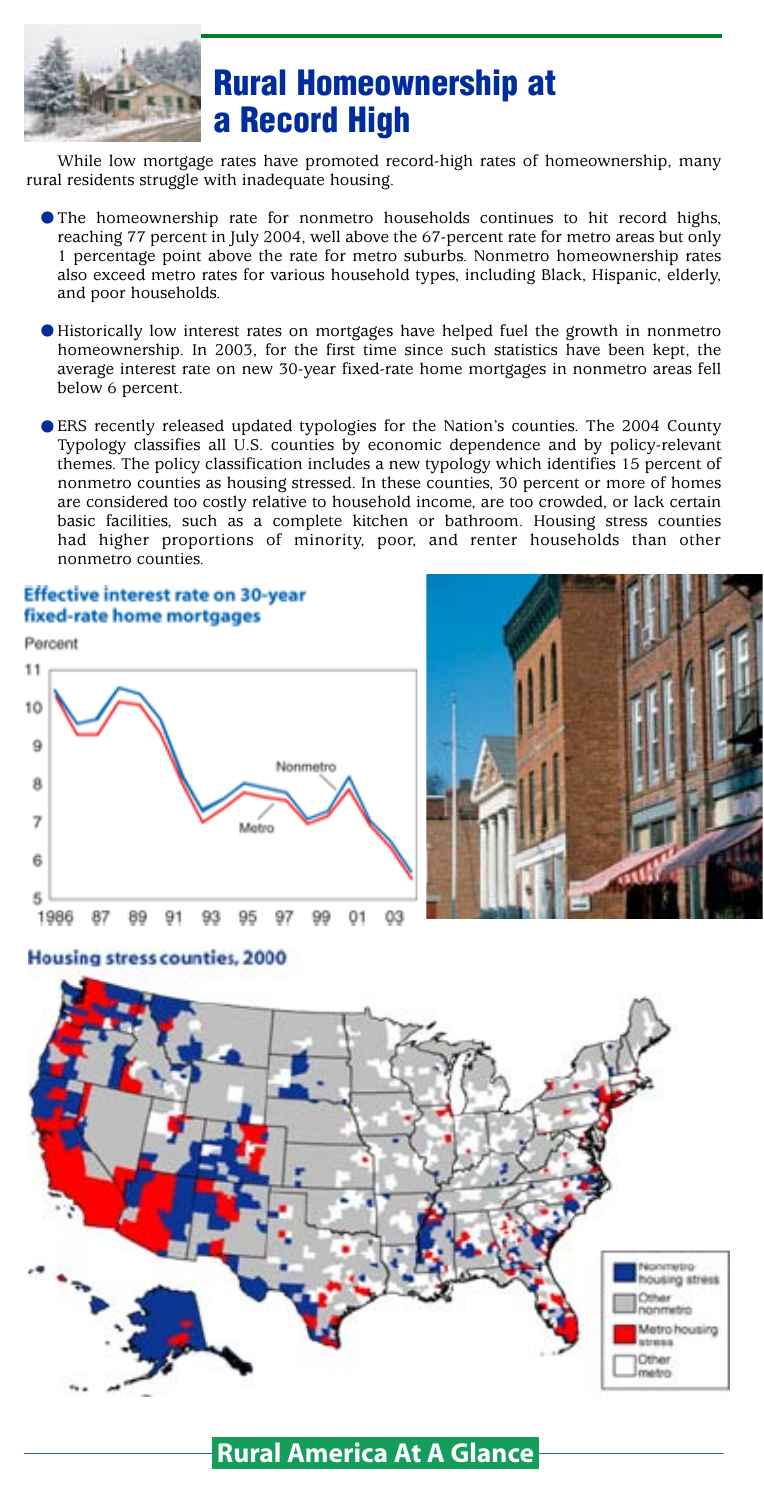## **Lingering Softness in Labor Markets**

Though rural areas finished 2003 with low unemployment and growing employment, the jobs outlook in both rural and urban areas is clouded by the sluggish labor market characterizing this expansion—the longest post-recession soft labor market of any post-WWII business cycle. After 3 years, the U.S. economy has still not added enough jobs to match the level reached at the business cycle peak of March 2001. This extraordinarily long delay in substantial hiring during a recovery has affected both nonmetro areas and metro areas. However, labor market impacts varied by region and industry.

- The nonmetro unemployment rate was 5.8 percent in 2003, slightly up from 5.6 percent in 2002. The metro unemployment rate also rose slightly to 6.0 percent in 2003 (from 5.8 percent in 2002). The 2003 nonmetro and metro unemployment rates were the highest since 1994.
- Both the nonmetro and metro seasonally adjusted unemployment rates declined from fourth quarter 2003 to first quarter 2004. The nonmetro rate declined from 5.9 to 5.7 percent, while the metro rate declined from 5.8 to 5.7 percent.
- Nonmetro employment increased by 139,000, or 0.6 percent, from 2002 to 2003. In the same period, metro employment rose by about 560,000, or 0.5 percent. Both metro and nonmetro employment gains were concentrated in the South and West.
- In 2003, average weekly earnings for nonmetro workers (\$555) were about 79 percent of the metro average (\$699). From 2002 to 2003, average weekly earnings fell 0.5 percent in nonmetro areas and 0.3 percent in metro areas, after adjusting for inflation. The earnings decline followed several years of gradual but steady increases.
- ? Over 2000-03, the manufacturing industry lost jobs. By mid-2004, however, manufacturing recovered somewhat, adding jobs in both nonmetro and metro areas. The recovery for durable goods has been more robust than for nondurable goods. Particularly, textiles and printing continue to shed employment. Spurred by home purchases, durable industries—such as wood products and furniture—have gained jobs, helping to accelerate the nonmetro recovery. Durables industries typically concentrated in metro areas, such as computers, machinery, or transportation equipment, have yet to show year-to-year employment gains.

The United States has lost over 800,000 textile and apparel jobs over the last decade. Rural areas have been disproportionately affected by the loss of these jobs over the last few years, especially in the Southeast, where textile and apparel plants are concentrated. With the approaching expiration of the World Trade Organization's Multifibre Arrangement (MFA) at the end of 2004, concerns are high for the 750,000 U.S. textile and apparel jobs that remain. Enacted in 1974, the MFA is a system of bilateral quotas governing textile and apparel shipments. Many developing countries chafed under the MFA's restrictions, and the Uruguay Round Agreement in 1995 included provisions to eliminate these quotas after December

#### Quarterly unemployment rates, seasonally adjusted



31, 2004. However, the United States has the option of exercising special safeguards, which would cap import growth on textile exports from China through 2008.

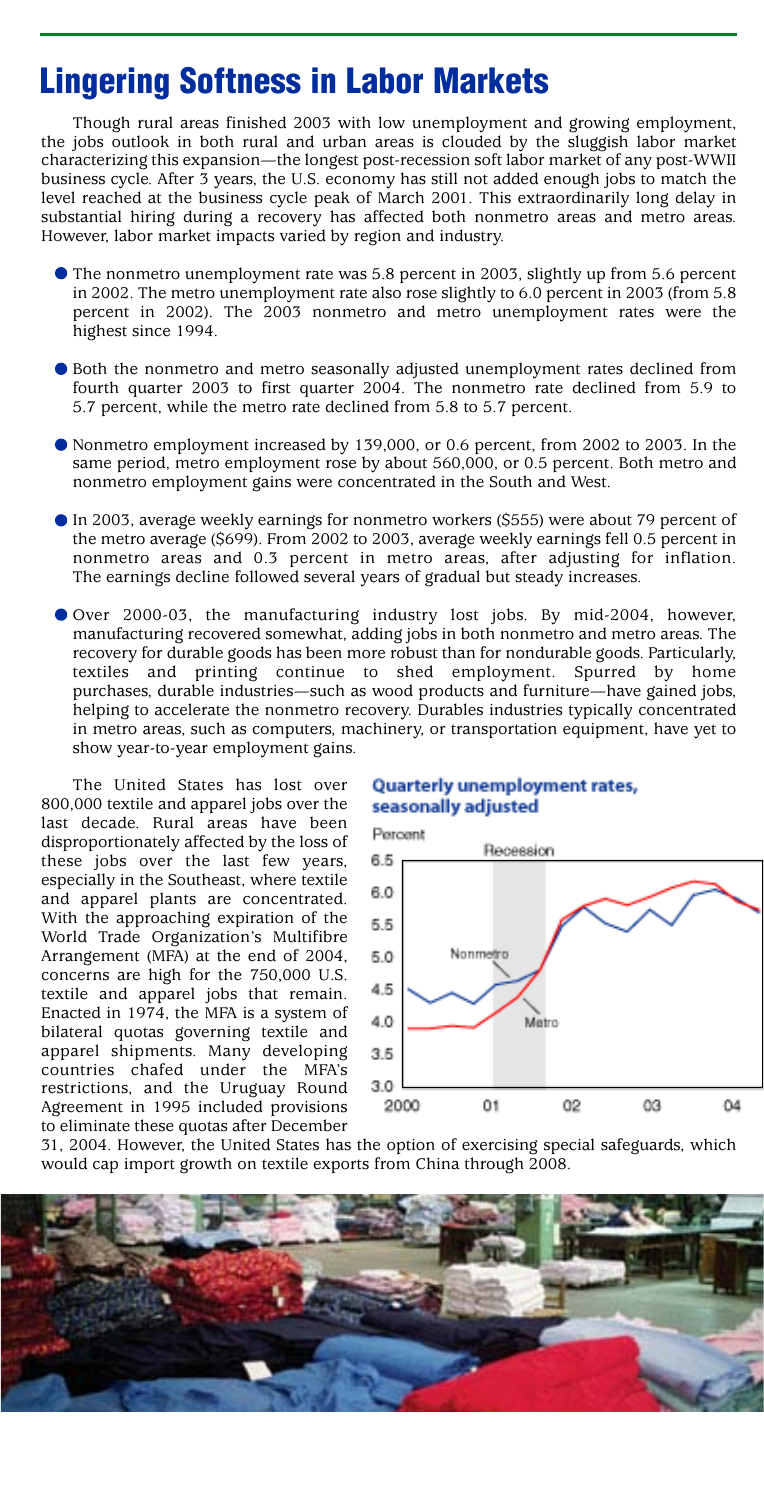#### Nonmetro employment change, 2002-03



### **Rural Poverty Rates Stable, But Child Poverty Remains High**

Rural areas continued to lag behind urban areas on some indicators of well-being at the beginning of the decade. Nonmetro poverty rates from 2000 to 2003 were low by historical standards, but continued to be higher than metro rates. One in five rural children lived in poverty, and a similar proportion resided in food-insecure households.

- The nonmetro median household income of \$35,112 in 2003 continues to be well below the metro median of \$46,060.
- Among nonmetro households, 14.2 percent, or 7.5 million residents, were poor in 2003, compared with 12.1 percent of metro residents. Although slightly up from 2000, both rates were considerably improved from decade highs of 17.2 percent (nonmetro) and 14.6 percent (metro) in 1993.
- Children in both metro and nonmetro areas had substantially higher rates of

#### **Poverty rates**



poverty than adults. One in five nonmetro children age 17 or under was in poverty in 2003, a rate of 20.1 percent. The metro rate of child poverty was 17.1 percent. Although substantial, these rates show improvement from decade highs of 24.1 percent in nonmetro areas and 22.3 percent in metro areas in 1993.

- Nonmetro counties make up the large majority (340 of 386) of persistent-poverty counties, which are defined by the ERS 2004 County Typology as those that had 20 percent or more of their populations living in poverty in 1969, 1979, 1989, and 1999, based on the 1970-2000 decennial censuses. Fourteen percent of the Nation's nonmetro population live in persistent-poverty counties.
- In 2002, 11.6 percent of nonmetro households were food insecure. This rate was about the same as the rate for metro households (11.0 percent). The nonmetro prevalence rate was essentially unchanged from that in 2001 (11.5 percent), while the metro rate was higher than in 2001 (10.5 percent). In 2002, nearly one in five nonmetro children (19.0 percent) lived in food-insecure households, essentially unchanged from 2001 (18.6 percent), and also about the same as the metro share in 2002 (17.9 percent). Food security is defined as access by all household members at all times to enough food for an active, healthy life.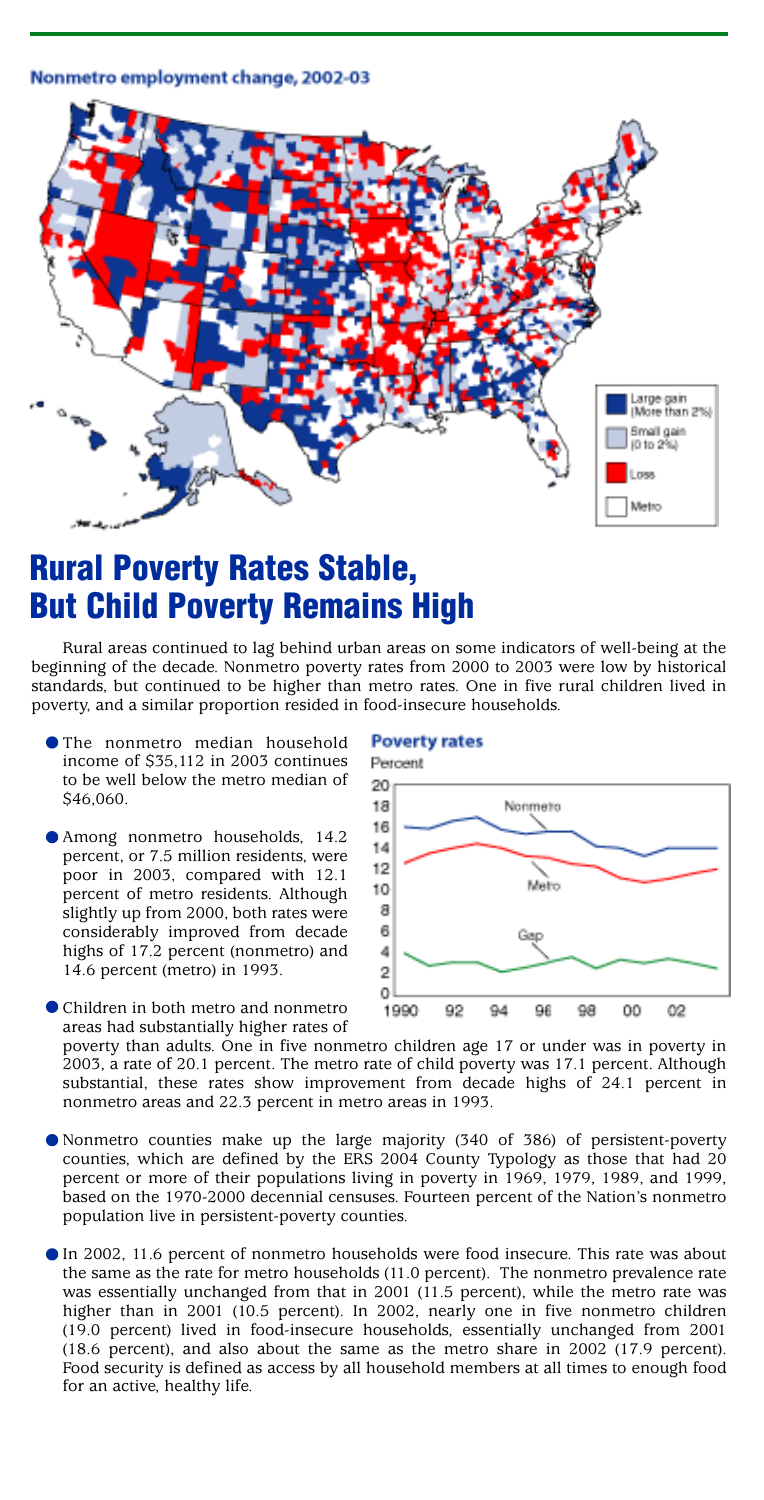| <b>Selected Economic and Social Indicators</b>                       |                 |              |
|----------------------------------------------------------------------|-----------------|--------------|
| <b>Indicator</b>                                                     | <b>Nonmetro</b> | <b>Metro</b> |
| Civilian unemployment rate (2003, percent)*                          | 5.8             | 6.0          |
| Employment growth (2002 to 2003, percent)                            | 0.6             | 0.5          |
| Average weekly earnings (2003, dollars)*                             | 555             | 699          |
| Median household income (2003, dollars)*                             | 35,112          | 46,060       |
| Poverty rate (2003, percent)*                                        | 14.2            | 12.1         |
| Poverty rate by age group (2003, percent)*                           |                 |              |
| 0-17 years                                                           | 20.1            | 17.1         |
| 18-64                                                                | 12.5            | 10.4         |
| 65 and older                                                         | 11.0            | 10.0         |
| Food-insecure households (2002, percent of                           |                 |              |
| households)*                                                         | 11.6            | 11.0         |
| Children in food-insecure households<br>(2002, percent of children)* | 19.0            | 17.9         |
| Homeownership rate (July 2004, percent)*                             | 77              | 67           |
| Per capita Federal payments (FY2001, dollars)*                       | 6,020           | 6,131        |
| Per capita transfer payments (2002, dollars)                         | 4,747           | 4,135        |
| *Data use 1993 OMB classification of metro/nonmetro.                 |                 |              |

# **Rural Population Grows, But Many Counties Experience Population Decline**

Between April 2000 and July 2003, nonmetro America added 580,000 people, averaging 0.4 percent growth per year. This is well below the current metro growth rate (1.3 percent) and half the nonmetro average during the "rural rebound" of the 1990s. After peaking in the mid-1990s, rural net migration gains dropped as employment growth slowed in nonmetro areas. However, migration continues to fuel rapid population growth in selected nonmetro counties, especially those adjacent to metro areas. In 2002-03, the annual nonmetro growth rate rose from the previous year, the first such increase since 1994-95 and a sign that perhaps the rural population downturn may have ended.

The number of nonmetro counties losing population rose from around 600 during the 1990s to well over 1,000 since 2000. Population loss affects all regions but is particularly widespread in the Great Plains. Many of these counties also lost population in the 1980s. continued



#### Nonmetro population change, 2000-03